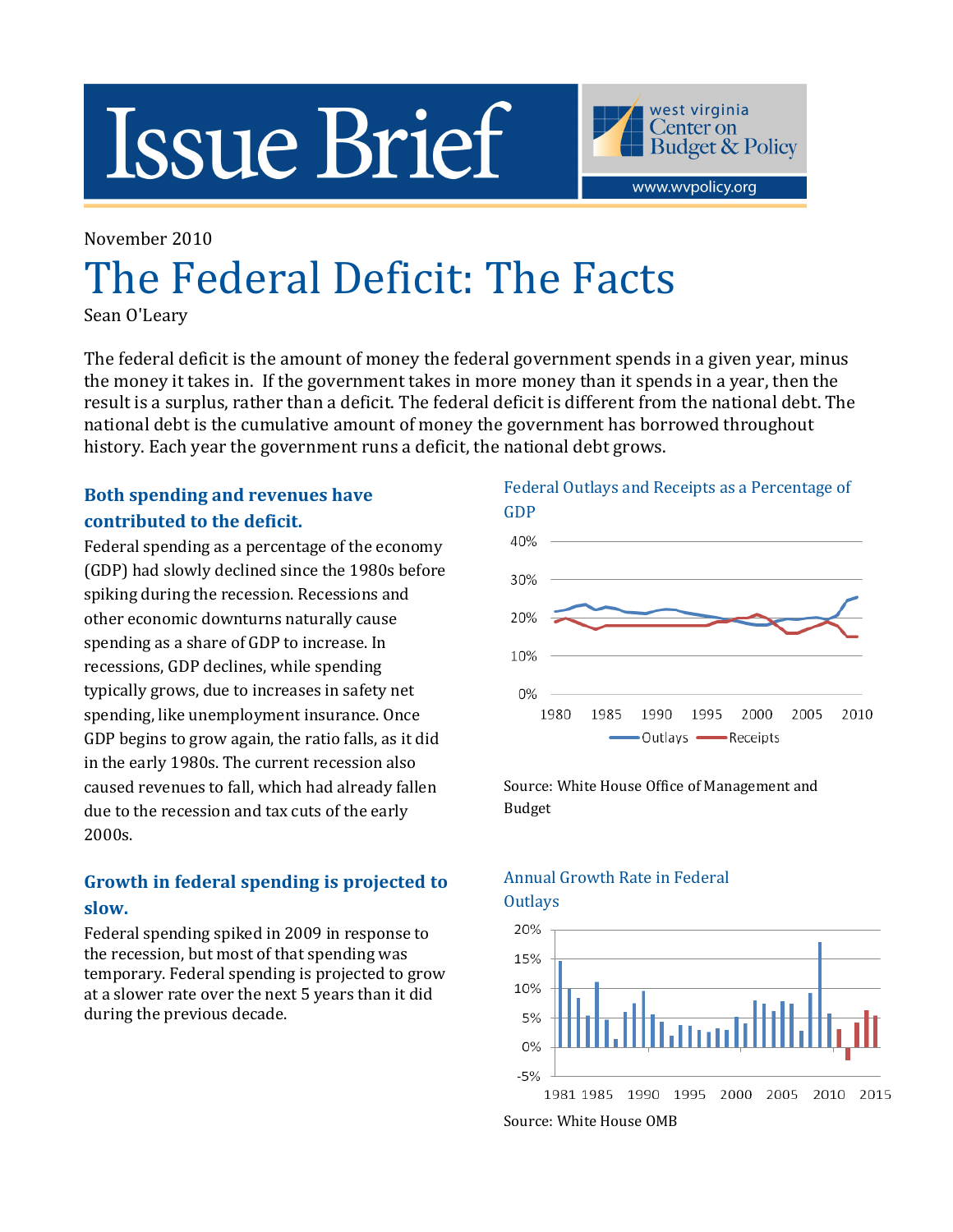# The economy is projected to outgrow the current deficit.

The budget surpluses of the late 1990s were erased before the start of the recession. During the recent recession we experienced a large increase in the federal deficit, however, as a share of GDP, the deficit is projected to shrink back to pre-recession levels over the next few years as the economy recovers.

# Spending is not the main cause of the federal deficit.

The combination of tax cuts and the recent economic downturn accounts for over two-thirds of the 10-year projected deficit. For comparison, the Recovery Act accounts for only one-tenth of the projected deficit.

#### Federal Surplus/Deficit (-) as a Percentage of GDP



Source: White House OMB

#### Drivers of the Federal Deficit, 2009-2018



Source: Center on Budget and Policy Priorities

## Healthcare costs are the source of the long-term deficit problem.

The primary cause of the long-term deficit is the rising cost of healthcare. The U.S. spends nearly twice as much on healthcare, as a share of GDP, as most of its peer nations, a share that is projected to grow. The rising costs of healthcare will continue to affect the deficit, as Medicare and Medicaid continue to consume more of the nation's GDP. The answer to the federal deficit – and the nation's debt problem - is curbing the long-term growth of healthcare costs.

## Projected Federal Outlays by Category, as a Percentage of GDP, 2010-2035



 $2 | P a g e$